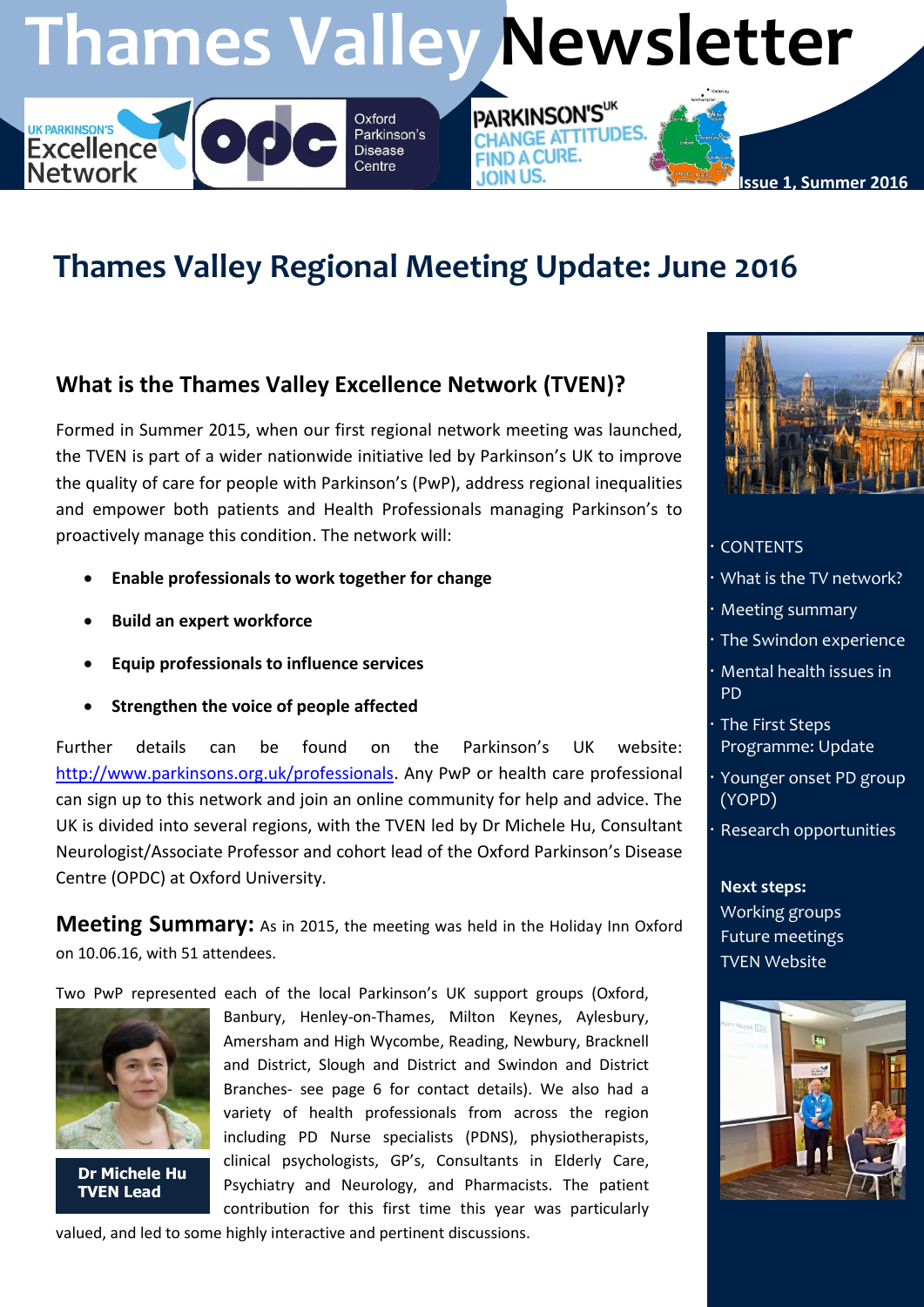### **The Swindon Experience**

Rachel Gardner (PDNS) and Dave Logan (Chair, Swindon and District Branch) gave a thought-provoking presentation showing how the local branch (valiantly led by Dave) have worked with SEQOL (an independent social enterprise business), the local PDNS/clinical team, Clinical Commissioning Group, Hospital Trust and PWP to support everyone affected with Parkinson's in the Swindon area to make the most of their lives. SEQOL provide a range of community health and adult social care services, which are owned by their employees and some GPs, with any profit made further invested into developing services [\(https://www.seqol.org/about-us\)](https://www.seqol.org/about-us).

Innovative local PD initiatives include joint neurology/elderly care/ PDNS clinics, newly diagnosed clinics, joint PDNS/Physiotherapy clinics, hospital based educational sessions on self-management, non-motor symptoms, branch-funded Balance and Exercise, a free 4 week LIFT course to consider the impact of Parkinson's on emotional well-being and introduce Cognitive Behavioural Therapy (CBT)-based skills and techniques. The group also have an active website, have donated pill timers to hospital wards, and have shown through careful audit of locally defined outcomes working with the CCG that they have: 1) improved accessibility and quality of care for PWP and their families 2) reduced emergency admissions and length of stay in acute care related to PD complications. The key encouragement of this group is how local clinicians have worked effectively with charities and PwP to deliver excellent services.



Dave Logan Swindon Branch Chair and Rachel Gardner, PDNS

### **Mental Health issues in Parkinson's**

Issues such as anxiety, depression, hallucinations, confusion and memory loss can be common problems as Parkinson's progresses. These mental health issues have major effects on the health and well being of PwP, but due to the social stigma attached are often unrecognised, rarely spoken about, and untreated. Clinical neuropsychologist Dr Niels Deter, based at Oxford University Hospitals NHS Foundation Trust (OUH) gave a thoughtful and compassionate overview of anxiety and depression, and discussed self-help techniques such as cognitive behavioural therapy (CBT) and Mindfulness. Niels has led Mindfulness courses at Oxford for PwP and other neurological disorders, and presented results showing this can be as effective as medication in treating anxiety and depression. Improving access to these new therapies will be key to improving quality of life for PwP in the future. Dr David Okai, newly appointed Consultant Psychiatrist at OUH also talked about medical treatments of mental health issues for PwP and is working with the OUH PD team in a new clinic where PwP can get help quickly.



**Dr Niels Detert Dr David Okai**

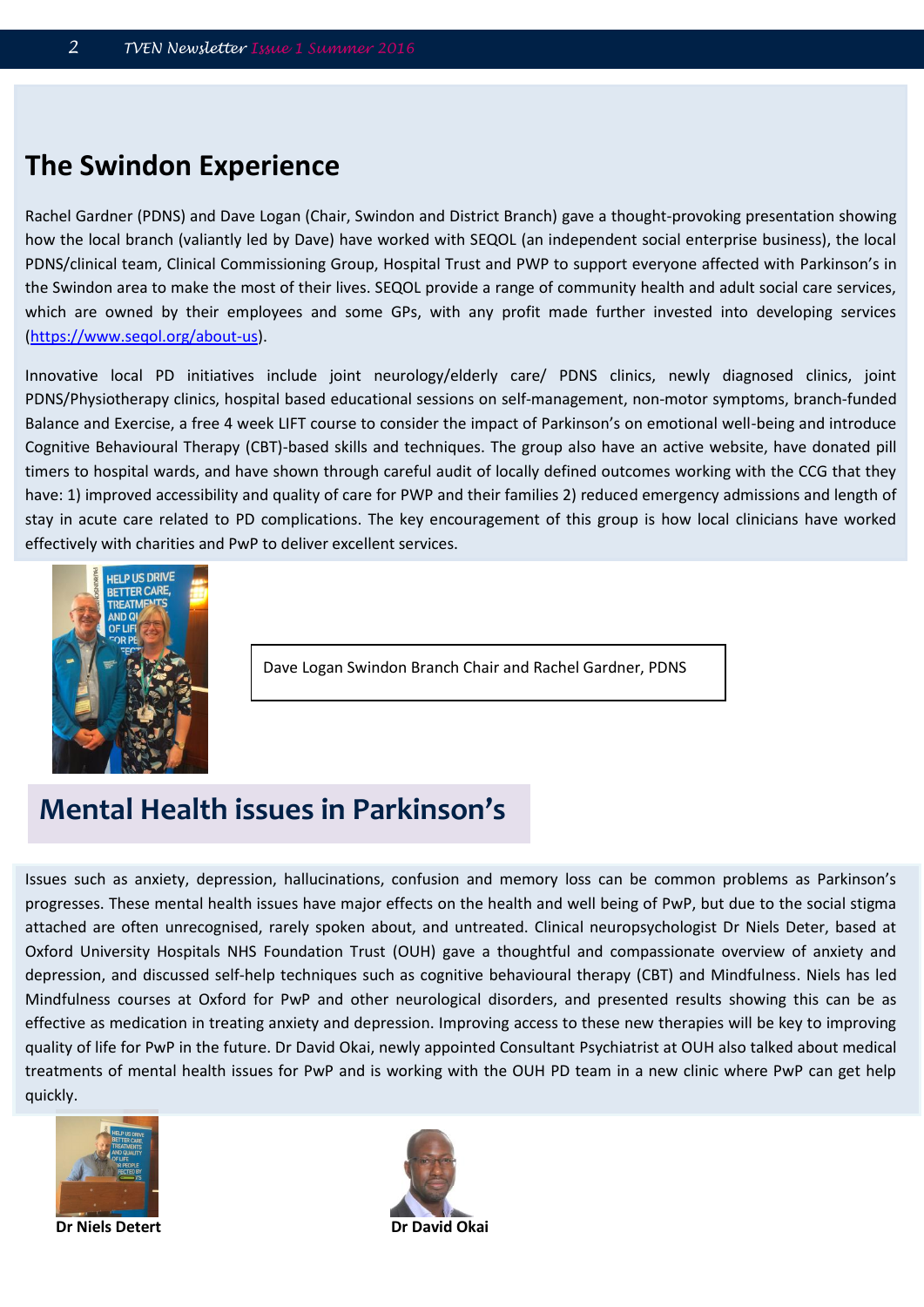

# **Sally Bromley: The First Steps Programme**

Sally Bromley is Chair of the Oxford Parkinson's UK support group, and kindly gave an overview of this course for newly diagnosed PwP. The course was inspired and set up by local group members from Oxford (Sally Bromley, Peter Harling and others) who had visited the European Parkinson Therapy Centre in Brescia, Italy set up by Alex Reed, an English businessman following his own PD diagnosis [\(http://www.terapiaparkinson.it/en\)](http://www.terapiaparkinson.it/en). The Centre provides several weeks of intensive inpatient rehabilitation for PwP. The unique strength of First Steps is that it is designed and delivered by local PwP volunteers, supported by Parkinson's UK to help PwP take back their lives. While the NHS can't manage several weeks of therapy, this course takes place over 1-2 days in the lovely surroundings of Witney Lakes Golf club, and has had excellent feedback from participants. PwP from across the TV can self-refer to this course directly by **contacting Kathryn McLoughlin on 020 7963 9381or email kmcloughlin@parkinsons.org.uk**

**Stop Press: This pioneering course can only be guaranteed for funding till December 2016.** 

At the meeting, all present members of the TVEN were surveyed on their thoughts on future continuation of the programme in writing. Here are their responses:

**First Steps – Next Steps? Would you like to see First Steps Programme continue into 2017? If so, explain how please…**

Everyone diagnosed with PD should have the opportunity to do 'First Steps'. "Knowledge" is "power" and the more knowledge PWPs gain the more they can take control of their lives. It should be rolled out to the whole of the UK. PUK should be promoting this is all their publications etc. *(local group committee member)*

Yes – it has helped so many of my patients with Parkinson's manage their illness proactively, come to terms with their illness and have a better outcome! *(Consultant)*

Expand the programme – provide activities such as dance/ singing/ walking groups/ tai chi which would be available to a greater number of PWPs. These activities are positive and help with the quality of life of PWP. PWPs can help each other/ support each other (*person with Parkinson's*)

*Given the highly positive response all round, will Parkinson's UK now commit to funding this crucial programme in 2017, and rolling it out beyond the TV to the wider UK? Current research funding applications, to properly assess outcomes and delivery led by Professor Helen Dawes, Physiotherapist at Brookes University, and supported by the group are in progress…Watch this space!*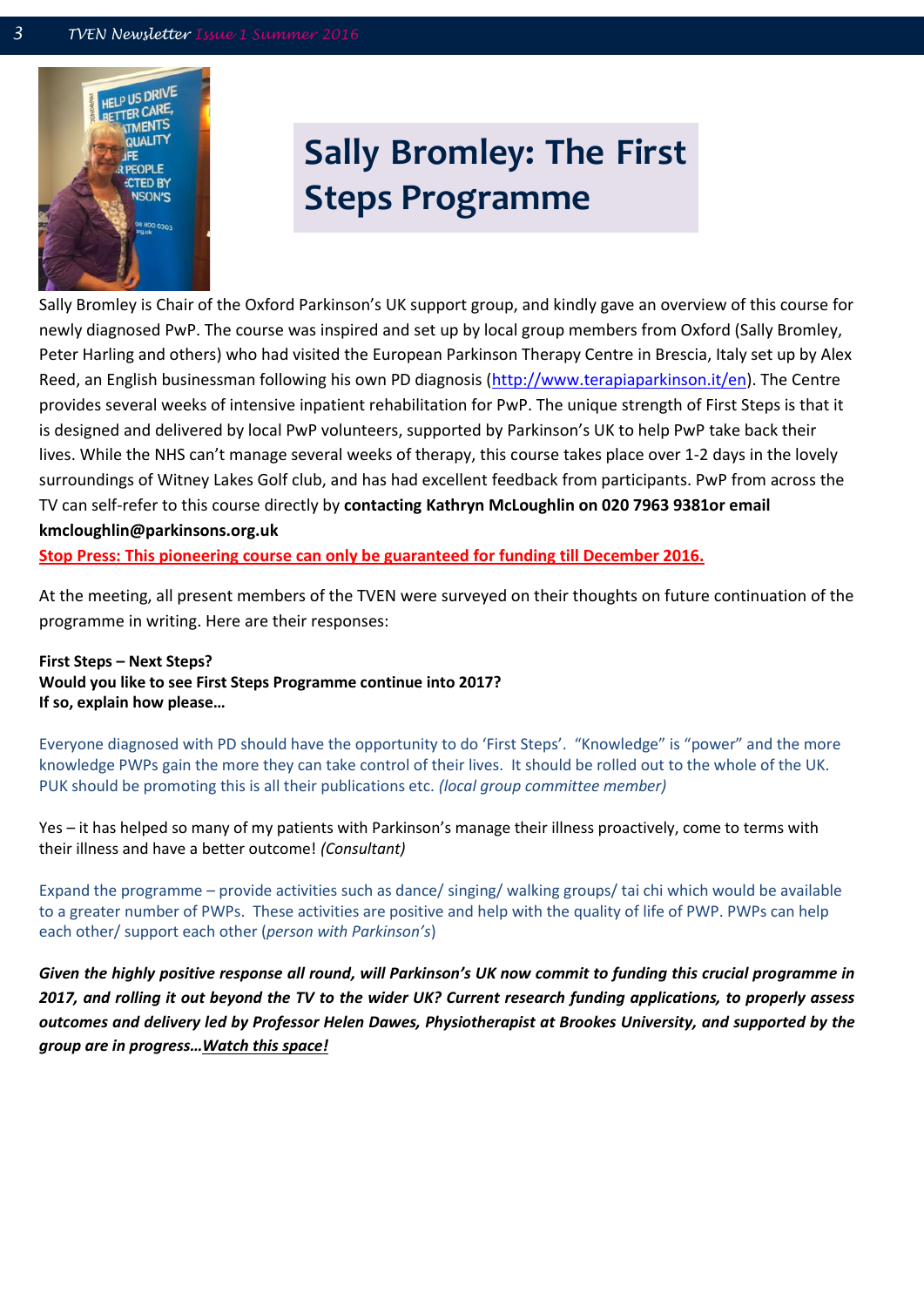# Ewan Stutt: The Younger Onset PD group (YOPD)

Ewan was diagnosed with Parkinson's three years ago in his early forties. After a difficult first few years coming to terms with his diagnosis and its implications, Ewan has now emerged to champion the cause of PwP. He has done this by launching a new charity for PwP: website [http://parkinsons.me.](http://parkinsons.me/)

Since its launch, the website has had in excess of 55,000 hits, with virtually 100% engagement of its users.

Michele Hu gave an overview to the group of YOPD which in its strictest definition refers to those diagnosed under the age of 40 years (some studies accept 50 years (!)), and affects less than 5% of all PwP. Specific issues relating to this group include issues of pregnancy, contraception and the menstrual cycle for women, as well as more general issues of employment, caring for children, and sexuality. Medication can be a complex choice for the patient and clinician, but there is growing evidence that levodopa rather than dopamine agonists are better tolerated in this group, as in most PwP, with no added advantage of dopamine agonists over levodopa in terms of the future development of treatment complications eg dyskinesias.

Ewan spoke openly and movingly about his personal experience of being diagnosed and living with Parkinson's. For him, exercise, regular physiotherapy and the right medications have made such a tremendous difference that following a talk he gave recently in Swindon, someone came up to him and asked if he really did have Parkinson's as he looked so well with excellent movement!

Supported by Rachel Honey who also has YOPD, and Parkinson's UK, Ewan is now setting up a YOPD TV support group. **For further details, email him at: ewan@parkinsons.me**

#### **Research opportunities for Parkinson's in the Thames Valley:**  might be disturbed well before the disturbed well before the disease, and to address the disturbed well before the<br>Michele Books the disease, Paul Dodson, Paul Dodson, Paul Dodson, Paul Dodson, Paul Dodson, Paul Dodson, Pa  $\blacksquare$  . Research opportunities for Parkinson's in the Thames valley:

Part of the remit of the TV and national Excellence Network is to improve life for PwP through research, not only into the causes of Parkinson's, but to develop better treatments and ultimately a cure. Through her role as co-principal investigator of the Oxford Parkinson's Disease Centre (OPDC: www.opdc.ox.ac.uk) and chair of the excellence network research engagement committee, Michele Hu is passionately committed to research as the only way that future meaningful change for the best can occur for PwP. Find our more about research going on at Oxford via the OPDC website above, which also includes recent podcasts of talks given about our work at one of our annual cohort days. Details include our stem cell work from a simple skin biopsy, where we are developing new treatments by using these cells from patients to 'model Parkinson's in a dish'. You can also get involved in research by downloading a patient expression of interest to participate form from the website. By completing this, and sending it to us, you allow us to store your details on our research database, so we can alert you about future studies in Parkinson's. The OPDC cohort is currently recruiting up to 300 male volunteers without Parkinson's or a family history of this condition, and people with rapid eye movement sleep behaviour disorder (RBD) till 2020, so we can compare results to those from PwP. We are no longer recruiting PwP, as we have reached our target of >1000 PwP in 2015- thanks to your support! Further details can also be found on the biannual OPDC newsletter which you can also download from this site.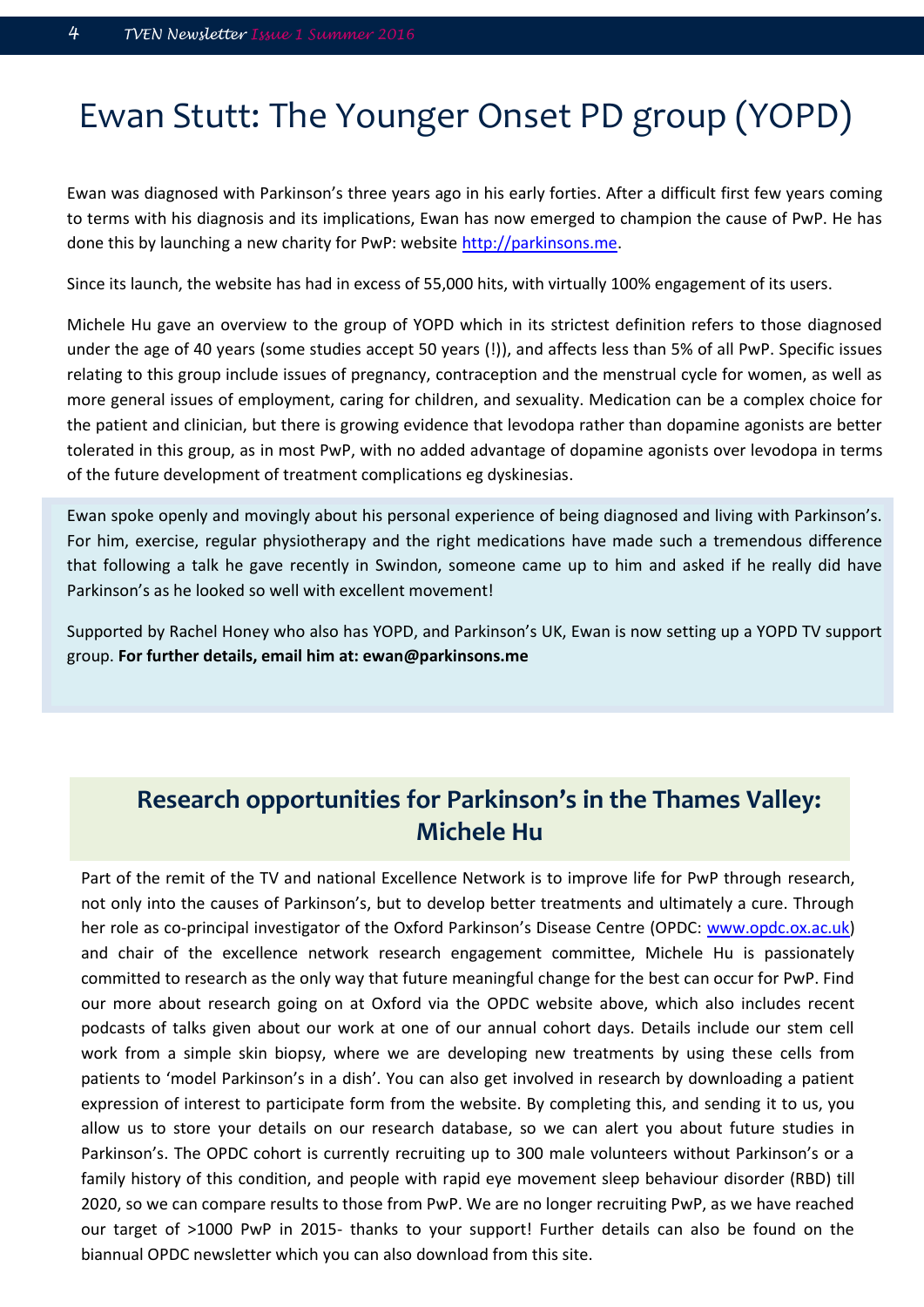### **Future Directions of the TVEN**

As a result of our analysis of the 2016 Parkinson's UK national audit for Parkinson's and discussions at the June 16 meeting, the TVEN have decided to focus on the following areas/projects:

| <b>Project Title</b>               | <b>Project lead</b>                                                                                                                                              | <b>Planned Outcome</b>                                                                            | <b>Action</b>                                                                                                                      | <b>Responsible for action</b>                                                                            |
|------------------------------------|------------------------------------------------------------------------------------------------------------------------------------------------------------------|---------------------------------------------------------------------------------------------------|------------------------------------------------------------------------------------------------------------------------------------|----------------------------------------------------------------------------------------------------------|
| Mental Health in<br>Parkinson's    | David<br>Okai.Consultant<br><b>Psychiatrist RBH</b><br><b>Niels Detert.Clinical</b><br><b>Psychologist RBH</b><br>Jo Bromley, PDNS<br>John Radcliffe<br>Hospital | Promotion of consistent<br>good practice in response<br>to mental health issues in<br>Parkinson's | Development of Special Interest<br>Group/Network.                                                                                  | David Okai                                                                                               |
| <b>Complex Therapies</b>           | Michele Hu &<br>Bin Cheeran,<br>Consultant<br>Neurologists John<br>Radcliffe Hospital.                                                                           | All stakeholders aware of<br>benefits/criteria/contra-<br>indicators for advanced<br>therapies.   | Develop integrated pathway for DBS,<br>Duodopa and Apomorphine across TV<br>PEN.                                                   | Michele Hu                                                                                               |
| Website<br>Development             | Abi<br>Michele Hu<br><b>White ADM</b><br>Parkinson's UK<br>Jo<br><b>Bromley PDNS</b>                                                                             | Improved communication<br>on TV PEN developments<br>across all stakeholders                       | Development of TV PEN website to be<br>accesed by both clinicians and PWP                                                          | Michele Hu<br>Abi<br>White<br>Jo.<br><b>Bromley</b><br>Mike<br>Searle&John Inglis -<br><b>Volunteers</b> |
| Exercise<br>Interventions          |                                                                                                                                                                  | Promotion of consistent<br>good practice in relation to<br>exercise                               | Development of professional network of<br>neuro physios interested in exercise in<br>TV PEN area.                                  | Michele Hu                                                                                               |
| Younger people with<br>PD          | Ewan Stutt PWP<br>Rachel Honey PWP                                                                                                                               | Improved peer support for<br>people with young onset<br>Parkinson's                               | Establishment of Young People's network<br>for TV PEN area.                                                                        | <b>Ewan Stutt</b>                                                                                        |
| <b>First Steps Pilot</b>           | Michele Hu                                                                                                                                                       | Better support for all newly<br>diagnosed PWP from the<br>point of diagnosis                      | Development of a support package for<br>newly diagnosed PWP that also<br>establishes a relationship for all with<br>Parkinson's UK | Val Buxton, Director of<br><b>External Relations.</b><br>Parkinson's UK                                  |
| Guidelines and<br>Pathways for GPs | Olivia Moswela UCB                                                                                                                                               | Improved practice within<br>primary care in Oxford.                                               | Development of GP centred pathway<br>"tool" for Parkinson's in Oxford.                                                             | Michele Hu                                                                                               |
| <b>Annual Event</b>                | Michele Hu                                                                                                                                                       | Opportunity for sharing of<br>activity and identifying<br>needs and new<br>workstreams.           | Annual event held June 2016, supported<br>by Risha Goswamy at Parkinson's UK.                                                      | Michele Hu                                                                                               |

#### **Key planned developments in the next 12 months are:**

- Development of the above focus groups and future strategy
- Additionally, focus on improving hospital care for PwP in Oxfordshire
- Development of a TVEN website for care, research and communication
- Apply for long term funding for First Steps Programme
- A further 1 day meeting focusing on complex therapies (apomorphine, surgery and duodopa) and mental health issues in Parkinson's is planned around December 2016 for health professionals
- The third annual TVEN meeting in June 2017